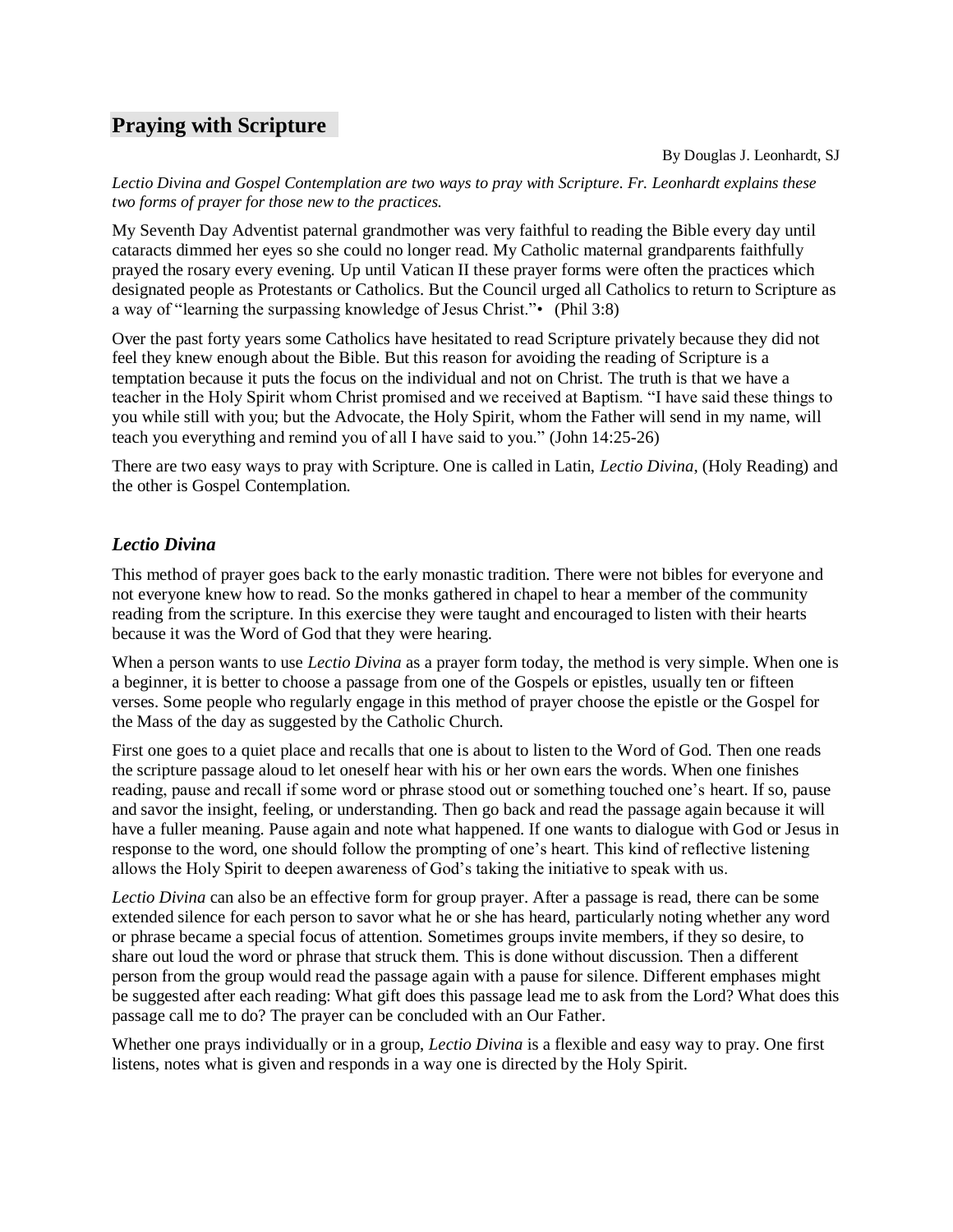## *Gospel Contemplation*

The early Christians did not waste a lot of energy looking back and wishing they had been born a hundred years earlier so they could have walked with Jesus. Instead they focused on coming to know Christ in three powerful ways: through the sacraments, especially the Eucharist; the stories and emerging writings about Jesus; and his powerful presence when they gathered in his name.

[Saint Ignatius Loyola](http://ignatianspirituality.com/ignatian-voices/st-ignatius-loyola/) invited a person when an individual made a retreat in the pattern of his *[Spiritual](http://ignatianspirituality.com/ignatian-prayer/the-spiritual-exercises/)  [Exercises](http://ignatianspirituality.com/ignatian-prayer/the-spiritual-exercises/)* to pray to come to know Christ so that one may love him in a more real way and following from this knowledge and love become a more faithful disciple.

In order to grow in this faith knowledge, Ignatius invited the retreatant to engage in a prayer method called contemplation. This is not some kind of mystical prayer but a prayer form in which one uses his or her senses in an imaginative way to reflect on a Gospel passage. One uses the senses, seeing, hearing, tasting, touching, and smelling to make the Gospel scene real and alive.

Here is a way of engaging in this prayer form which is relaxing and rather easy.

- 1. Select a passage from one of the Gospels in which Jesus is interacting with others.
- 2. Recall what one is doing in engaging with the Word of God and what one desires from this encounter. God is present and because God is present one relies on God.
- 3. Read the Gospel passage twice so that the story and the details of the story become familiar.
- 4. Close one's eyes and reconstruct the scene in one's imagination. See what is going on and watch the men and women in the scene. What does Jesus look like? How do the others react to him? What are the people saying to one another? What emotions fill their words? Is Jesus touching someone? As one enters into the scene, sometimes there is the desire to be there. So a person can place oneself in the scene, perhaps as an observer, as one lining up for healing, or as one helping others to Jesus.
- 5. Some people's imaginations are very active so they construct a movie-like scenario with a Gospel passage. Others will enter the scene with verbal imagination, reflecting on the scene and mulling over the actions. Vividness is not a criteria for the effectiveness of this kind of prayer. Engagement is and the result is a more interior knowledge of Jesus.
- 6. As one finishes this time of prayer, one should take a moment to speak person to person with Christ saying what comes from the heart.

From *Finding God in All Things: A Marquette Prayer Book* © 2009 Marquette University Press. Used with permission.

The above article can be found at[: https://www.ignatianspirituality.com/ignatian-prayer/the-what-how-why-of-prayer/praying](https://www.ignatianspirituality.com/ignatian-prayer/the-what-how-why-of-prayer/praying-with-scripture)[with-scripture](https://www.ignatianspirituality.com/ignatian-prayer/the-what-how-why-of-prayer/praying-with-scripture)

# **The Ignatian Method**

We often think of imagination as child's play, something to be forgotten upon reaching adulthood. We watch children fondly as they become completely immersed in faraway worlds. Yet perhaps we can learn something from children. They have a knack for putting themselves inside stories, a skill that adults often lack. Yet why is the imagination something we must leave behind with childhood? God gave it to us as much as he gave us logic, reason, and practicality. The Ignatian method of Scripture engagement gives us the opportunity to engage our imaginations by placing ourselves in the stories of Scripture in an attempt to better empathize with the people of the Bible and understand the stories in a more experiential way.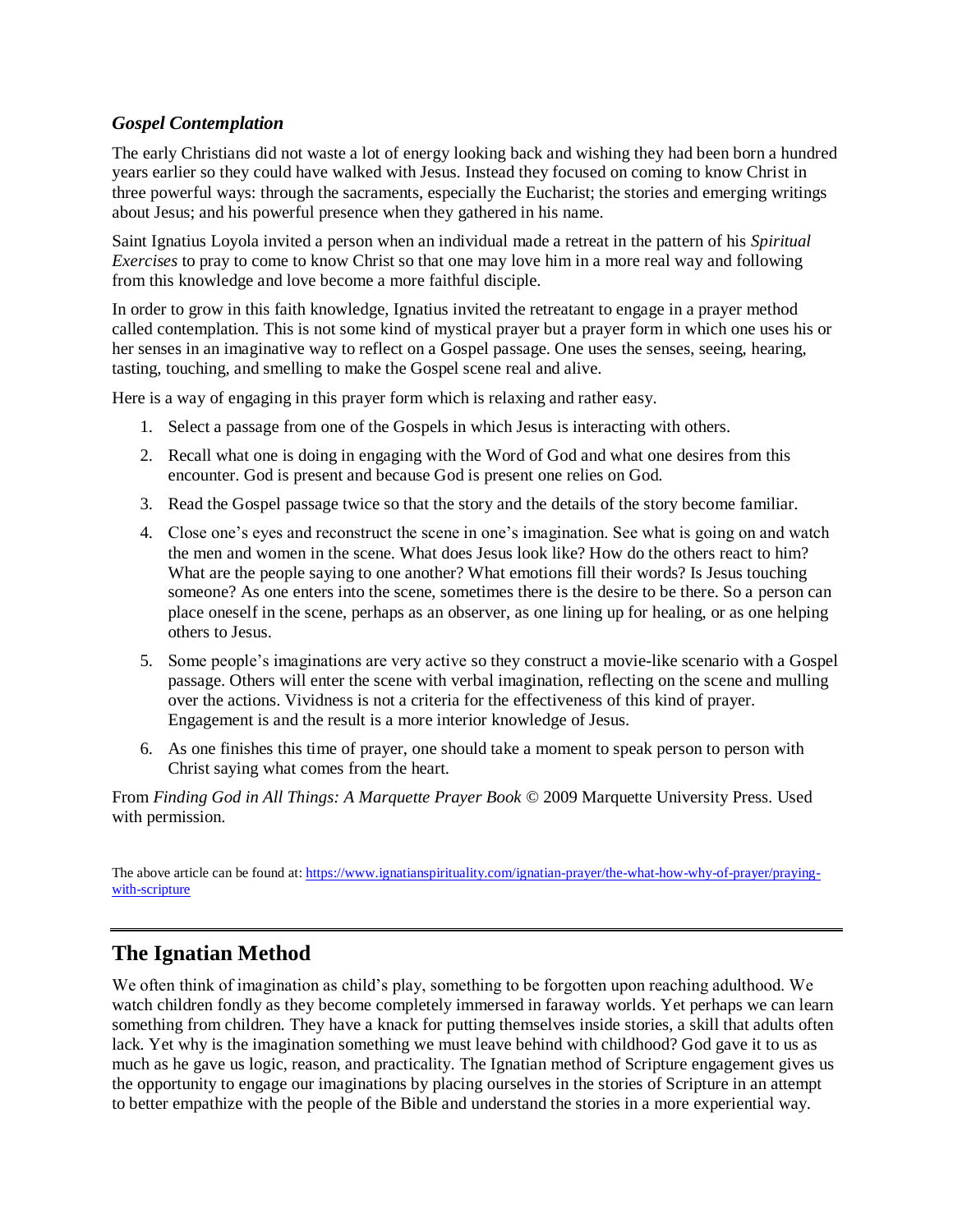St. Ignatius created a daily devotional called the "Spiritual Exercises" to help people grow closer to God. It was a short guidebook on prayer based on Ignatius' most profound spiritual experiences. The most common use for his book was as a guide for someone leading an intensive 30-day long retreat. This time would be spent meditating on the life of Christ, specifically his birth, public ministry, death, and resurrection, using the Ignatian method.

The Ignatian method of Scripture engagement allows us to connect with Scripture personally. The idea is to place yourself in the biblical story, becoming a person in the crowd, a disciple or the boy with the loaves and fish. Imagine the sights, sounds, smells, feels, and tastes of this ancient world. You step into the story and let it enter your mind, not just a series of facts, but as a story with actual characters who felt and experienced life. This method is especially helpful for those who tend to connect to Scripture on a purely cognitive level. It involves our emotions, enveloping our whole person. With the Ignatian method, you are no longer just reading a book, you are living a story. God has given us the biblical stories so we can connect with them on all levels so we can know who he is and what he cares about.

A word of caution is needed here (some of you may have already had concerns spring up in your mind about this Scripture engagement practice). Some would argue that our imagination is fallen and that we should not come to Scripture using our imagination at all, only our intellect. It is true that our imagination is fallen and that it can lead us into sin and deception. Who has not experienced a deceitful imagination? But the truth is that our intellect is also fallen and that it also can lead us into sin and deception. We must be careful with all aspects of our lives (thoughts, feelings, imagination, actions, relationships), measuring all against God's Word.

Though the Ignatian method can be deeply engaging and helpful, we must be discerning during the practice to not let our imaginations run ahead of us, supposing that everything we can imagine is what a passage actually means. Christianity is a faith rooted in history, and we should be on guard against inventing biblical meanings for ourselves. The Ignatian method is not a good tool to understand the meaning of a passage. To understand the meaning of a passage, we must study it inductively following the rules of interpretation (see the article on [Scripture Engagement Compared to Bible Study](https://www.biblegateway.com/resources/scripture-engagement/sidebar/comparison) for more details). Instead, our hope is that we will use the Ignatian method to penetrate a passage more holistically. We do not want to turn the Bible into a subjective, individualistic experience for which it was never intended. The Ignatian method is a way to better empathize with the people of the Bible and understand it in a more experiential way and is especially helpful with biblical stories we are very familiar with.

The Ignatian method, when done with a proper emphasis upon what the text actually says, can be very powerful in helping us develop a heart for God. The Holy Spirit works in amazing ways when we humble ourselves and come to the Bible ready to learn and be changed. The Ignatian method requires us, in some ways, to come like children, awakening our imaginations to help us engage with God's Word. Remember, the goal of Scripture engagement is always to let the truth of Scripture marinate into our lives so that we can enjoy meaningful spiritual growth and fellowship with God.

## *Ignatian Method Practice Tips*

Each time of prayer and meditation in the Ignatian method follows the same basic pattern:

- 1. **Begin**—Take time to consider God's presence and love for you. Kneel, sit, bow, however you wish to be comfortable for your time of prayer.
- 2. **Preparatory Prayer**—Offer God your time and focus. Ask for any grace you need during this time (peace, consolation, hope, focus etc.).
- 3. **Contemplate the Biblical Story:** choose a story from the Bible and use it to do the following:
	- **Read the text:** Read the text slowly, truly taking time to understand what is happening in the story. Take time as soon as you are done to recall what occurred in the story.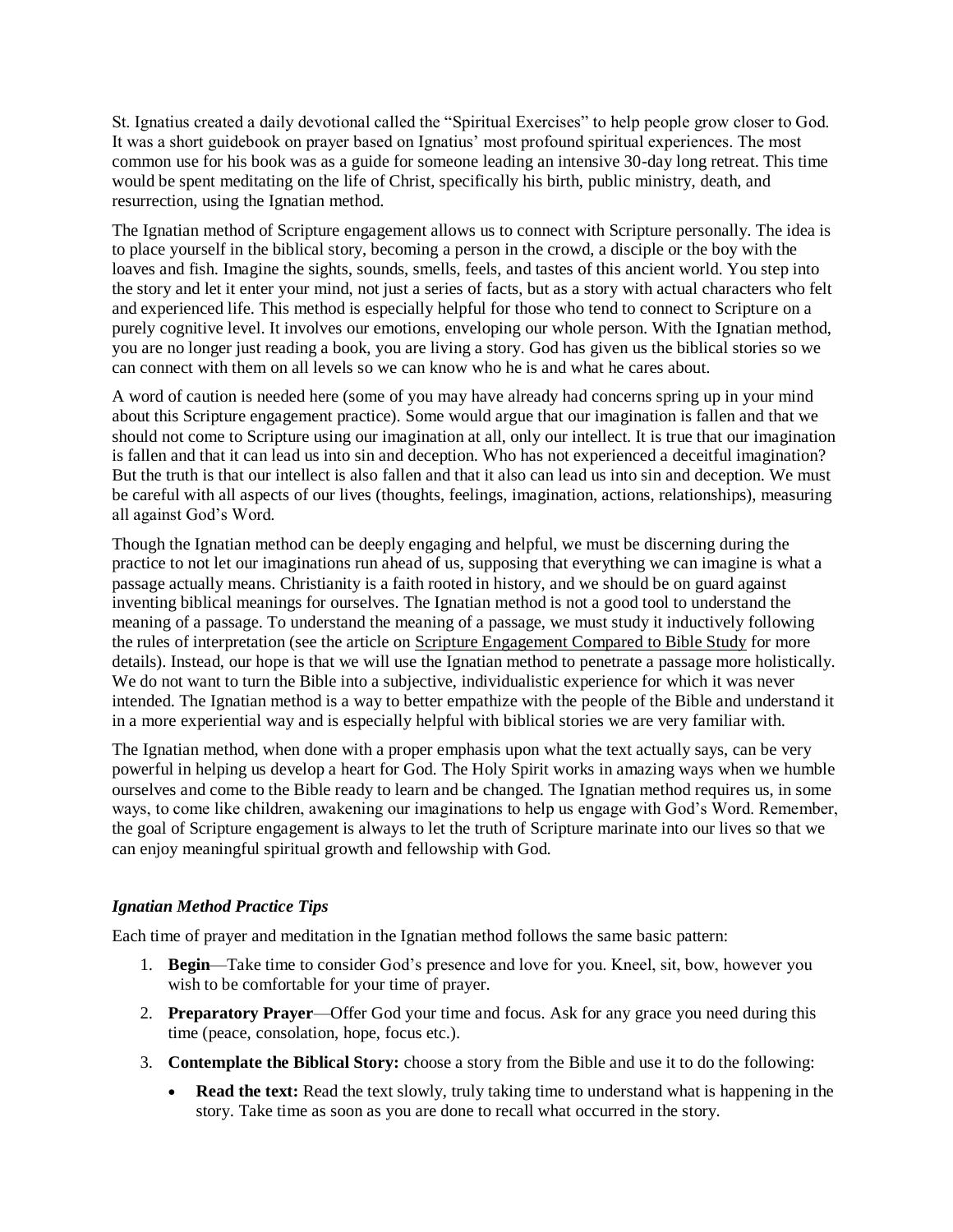- **Place yourself inside the text:** Use your imagination and place yourself in the story. Pretend you are one of the characters or place yourself in the story as an independent character that interacts with the others in the text.
- **Participate:** Become part of the scene. Talk to the other characters in the story and interact with them.
- **Observe:** Look around. What is happening around you? Where are you? Think about the sensory experience during this time. What does the place, feel, sound, look, smell like. Try to really imagine it. Also, gain a sense of who these people are. Why are they here, what are they doing, and what does that tell us about them? Remember, ground your imaginings in the text, but feel free to explore it. This takes practice, but becomes easier with time.
- **Dialogue with the characters:** Ask yourself: What are those around me saying, to each other and to me? What do I say to them? What is our discussion like?
- **Notice what is going on inside you:** Ask yourself what you're feeling as you interact with the text in this way. Are you happy? Joyful? Full of sorrow? Peaceful? Confused? Full of love?
- 4. **Colloquy:** Have a short personal conversation with Jesus. Pretend that he is right there next to you and you are having a face-to-face conversation with a close friend.
- 5. **Closing Prayer:** Conclude with a prayer of your choice. You may stand, kneel, bow, raise your hands, etc.

When you have finished this practice review what you have experienced. Journaling is a great way to record your feelings and to help you remember what you experienced. Decide when you finish when you will engage in this practice again and look forward to it. Prepare for your next encounter and decide what passage you will use as well as where you will spend your time.

#### *GENERAL GUIDELINES*

- Many people find it helpful to begin this practice with stories about Jesus from the Gospels (Matthew, Mark, Luke and John). You can do it with any biblical story, but the Gospels are a good place to start.
- If you get distracted during this process, do not be frustrated. Ask God for help and focus, and set your mind back on the text. It takes practice to become good at these kinds of things.
- Remember to gain your facts from the text. Think about what it says about what is happening, and make sure that your imaginings line up with what the Bible actually says. Your imagination is a tool to help you experience God's Word, and God's Word must always be primary in this practice.
- Enjoy yourself. The imagination is a rich, wonderful vehicle or tool for exploration. Feel free to get lost in the beauty and truth of the biblical stories.

## *The Ignatian Method Resources*

## BOOKS

#### *[The Fire of the Word: Meeting God on Holy Ground](http://biblegateway.christianbook.com/fire-word-meeting-god-holy-ground/chris-webb/9780830835638/pd/835638?event=ESRCG)* by Chris Webb

Chris Webb, who has been deeply impacted by the Ignatian method, discusses this Scripture engagement practice specifically in Chapter 9 of his book. He tells his story and then explains the history of the exercises, the rationale behind it, and its benefit. This is a very strong and clear resource on the Ignatian Method.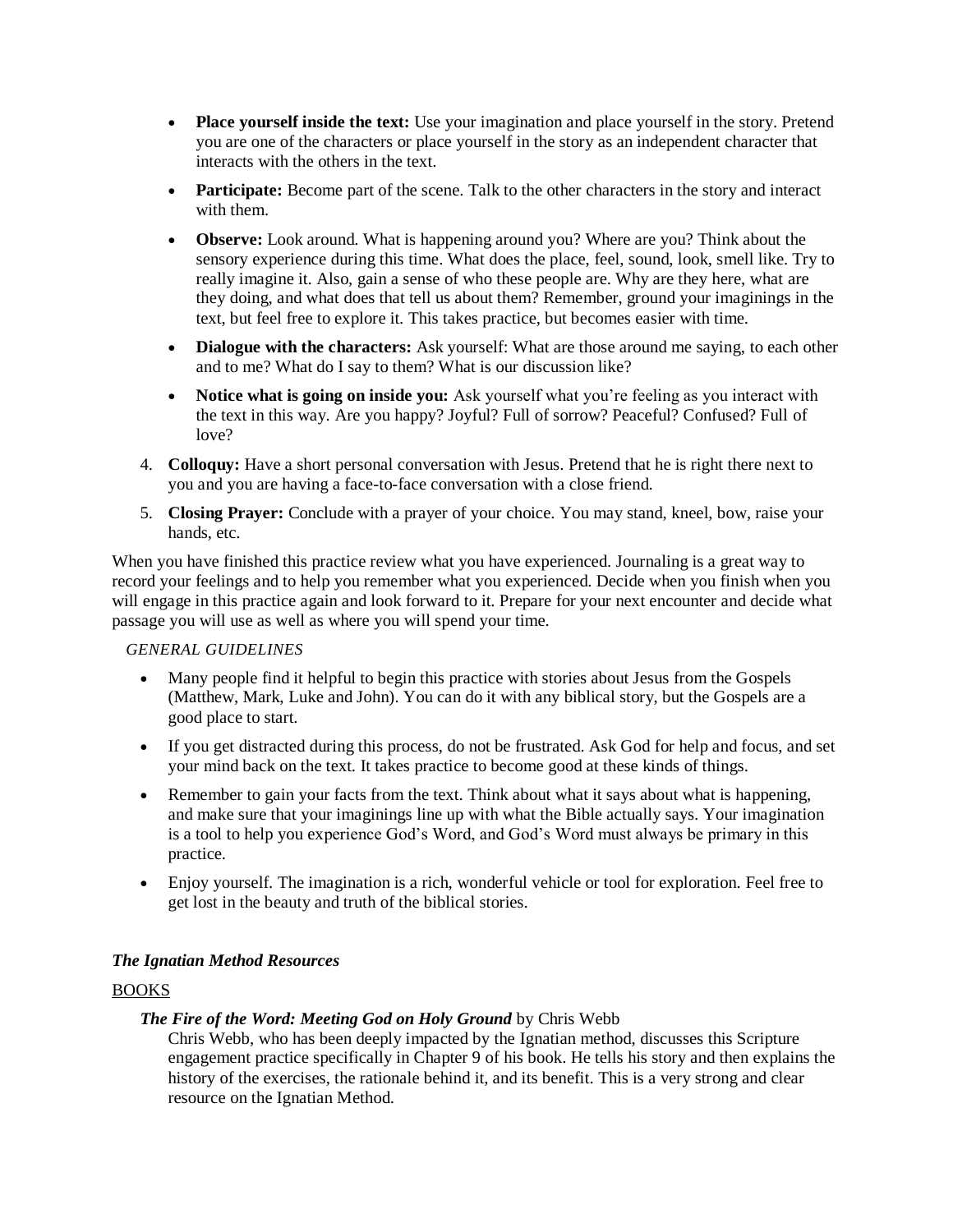#### *[The Ignatian Adventure: Experiencing the Spiritual Exercises of Saint Ignatius in Daily Life](http://biblegateway.christianbook.com/ignatian-adventure-experiencing-spiritual-exercises-ignatius/kevin-obrien/9780829435771/pd/435771?event=ESRCG)* by Kevin O'Brian, SJ

Want to go deeper with St. Ignatius and his exercises? This book provides a guide for those who wish to experience more of the exercises than just their engagement with Scripture. It acts, in a sense, as a kind of modern day version of the spiritual exercises. The book can be used individually or by those who wish to do retreats. Though it does not talk about the Scripture engagement method very deeply, it allows one to get more of a sense of St. Ignatius' exercises as a whole.

#### *OTHER RESOURCES*

#### **[The Picture-It Method of Bible Meditation](http://rickwarren.org/devotional/english/the-picture-it-method-of-bible-meditation)** *by Rick Warren*

Rick Warren's simple explanation of the Ignatian method is quite brief and to the point. He discusses the reasoning behind the method and is very oriented toward people finding Jesus in the Scriptures. His instructions are clear, helpful, and no-nonsense in nature.

#### **[Ignatian Bible Study](http://sojournersyperegrinas.com/ignatian-bible-study/)**

Simple, short, and detailed, this is a solid source explaining the Ignatian method. It recommends not only picturing the scene in your mind but physically acting it out. If you are looking for a brief overview of the topic, this source is for you.

#### **[Imaginative Contemplation](http://pray-as-you-go.org/prayer-resources/imaginative-contemplation/)**

This website provides podcasts that lead you through a number of biblical stories using the Ignatian method. The podcasts guide your thoughts, both in imagining and in applying the story.

#### **[Ignatianspirituality.com](http://www.ignatianspirituality.com/ignatian-prayer/the-spiritual-exercises)**

This extensive website provides a look at Ignatian exercises today, including a page specifically dedicated to Ignatius's way of interacting with Scripture. The site as a whole has many more facets than just this, and would be good for those who wish to explore the process more deeply.

#### **[The Ignatian Method of Bible Study](http://home.earthlink.net/~haywoodm/biblestudymethods.html)**

This site provides a clear lesson plan for practicing the Ignatian method in a group setting. It is very brief, but provides enough description to guide the leader through the process. It would probably be good for a leader to be somewhat familiar with the method before following this lesson plan.

© Phil Collins, Ph.D., 2014. This material was created in partnership with the **[Taylor University](http://www.taylor.edu/student-life/spiritual-life/discipleship/?utm_source=biblegateway&utm_medium=website&utm_campaign=scripture-engagement) Center** *[for Scripture Engagement.](http://tucse.taylor.edu/?utm_source=biblegateway&utm_medium=website&utm_campaign=scripture-engagement)*

From:<https://www.biblegateway.com/resources/scripture-engagement/ignatian-method/home>

# *Praying the Ignatian Way*

by Joe Paprocki, D.Min.

Despite the fact that your life can be hectic at times, you don't need to go to a monastery or search for a deserted place in the woods in order to pray. You simply need to make a transition of focus so that you can become more in tune with God's presence in your activities. St. Ignatius of Loyola taught a form of reflective prayer, also known as meditation, that invites you to use your mind and imagination to engage in prayerful conversation with God and to recognize his presence in your daily life. Reflective prayer involves the following simple steps.